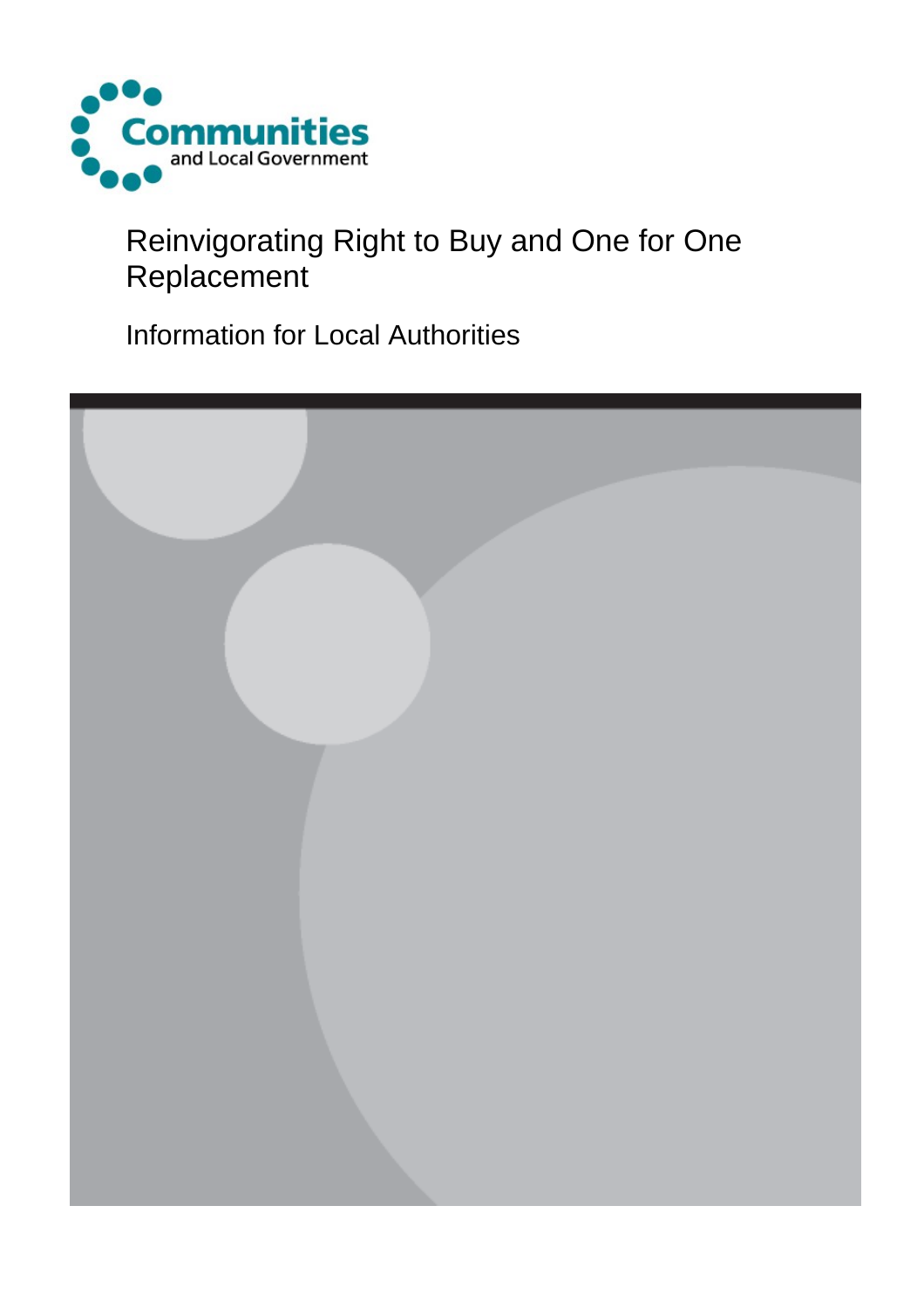

## Reinvigorating Right to Buy and One for One Replacement

Information for Local Authorities

March 2012 Department for Communities and Local Government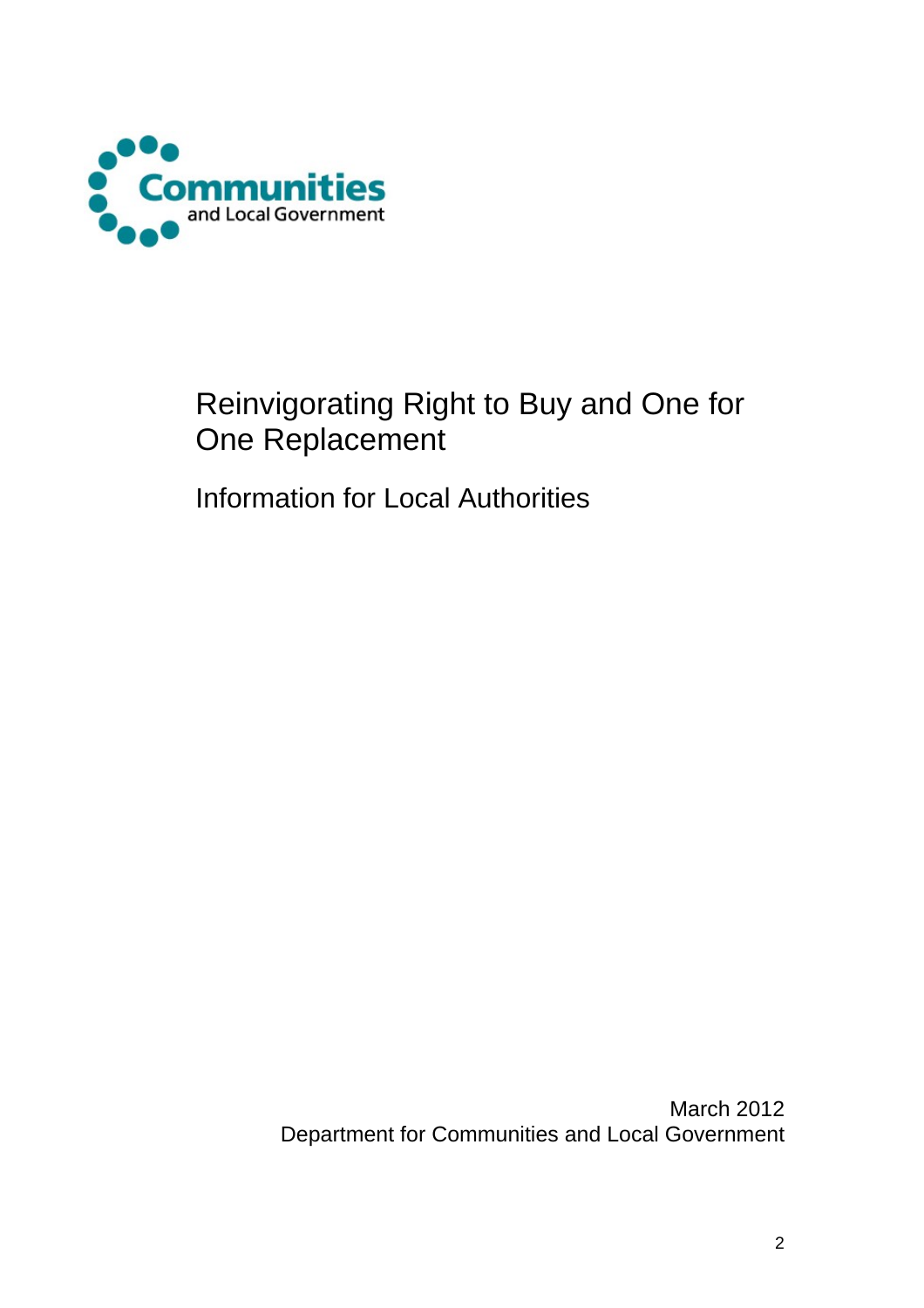*© Crown copyright, 2012* 

*Copyright in the typographical arrangement rests with the Crown.*

You may re-use this information (not including logos) free of charge in any format or medium, under the terms of the Open Government Licence. To view this licence, visit http://www.nationalarchives.gov.uk/doc/open-government-licence/ or write to the Information Policy Team, The National Archives, Kew, London TW9 4DU, or e-mail: psi@nationalarchives.gsi.gov.uk.

This document/publication is also available on our website at www.communities.gov.uk

Any enquiries regarding this document/publication should be sent to us at:

Department for Communities and Local Government Eland House Bressenden Place London SW1E 5DU Telephone: 030 3444 0000

March 2012

ISBN: 9781409833772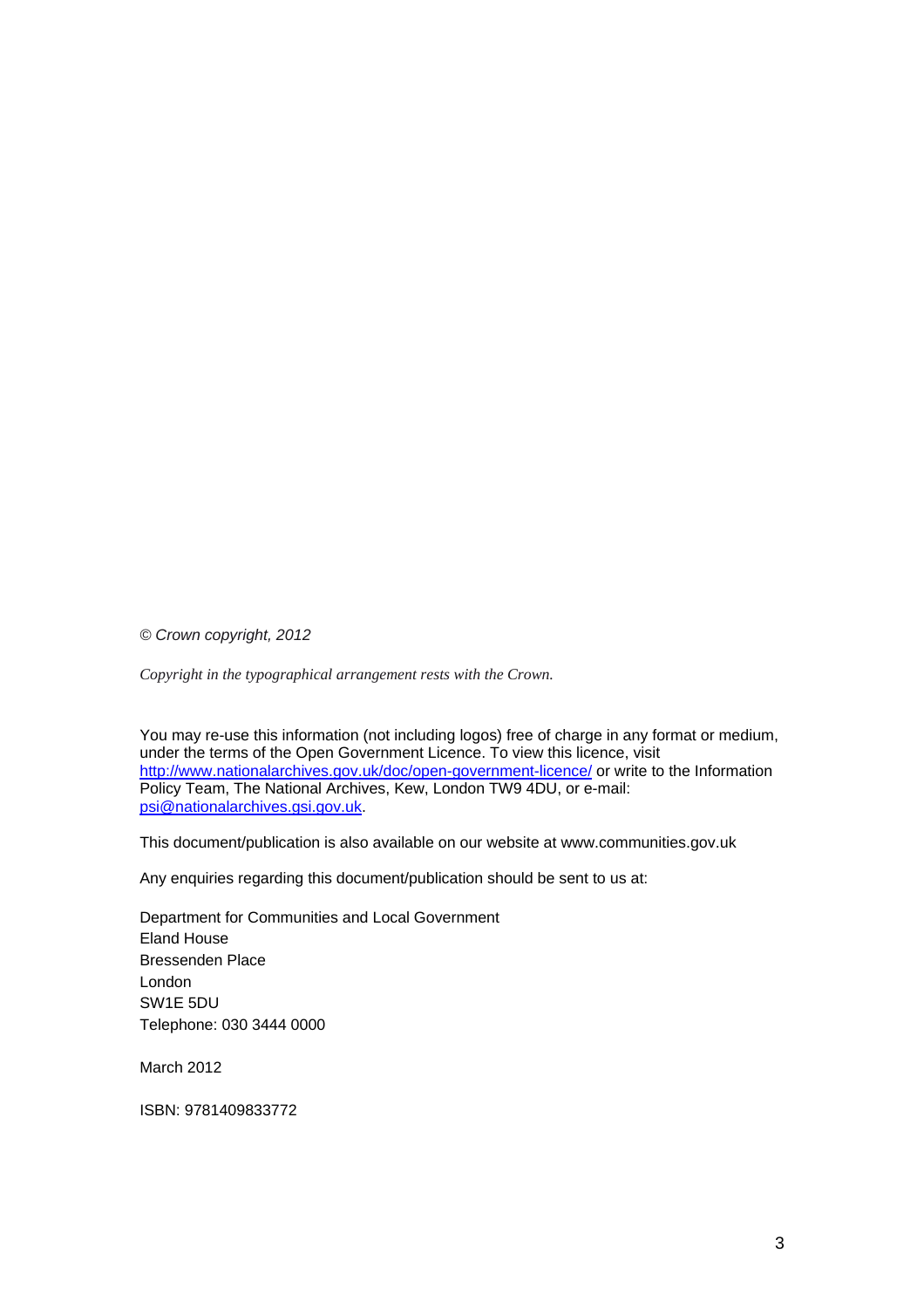#### **Summary**

The Right to Buy scheme was introduced in 1980 and gives qualifying social tenants the right to buy their home at a discount. The scheme is open to secure tenants of local authorities and non-charitable housing associations, and to those assured tenants of housing associations who have transferred with their homes from a local authority as part of a housing stock transfer.

In Laying the Foundations: A Housing Strategy for England<sup>1</sup>, the Government announced its intention to increase the caps on Right to Buy discounts to enable more tenants to achieve their ambition for home ownership. It also set out the Government's commitment to ensure that the receipts on every additional home sold under the Right to Buy are used to fund its replacement, on a one for one basis, with a new home for Affordable Rent. In December 2011, the Department for Communities and Local Government published a  $constant$  setting out proposals for how this would be achieved and seeking views**.**

The Government has now announced its planned changes to the Right to Buy scheme, with details of how one for one replacement will work. Subject to Parliament, these changes will take effect from 2 April 2012.

This document sets out the changes in more detail and aims to address common questions. Further information is available at http://www.communities.gov.uk/housing/homeownership/righttobuy/.

 $1$  Published on 21 November 2011 – see

http://www.communities.gov.uk/publications/housing/housingstrategy2011

<sup>2</sup> http://www.communities.gov.uk/publications/housing/reinvigoratingrighttobuy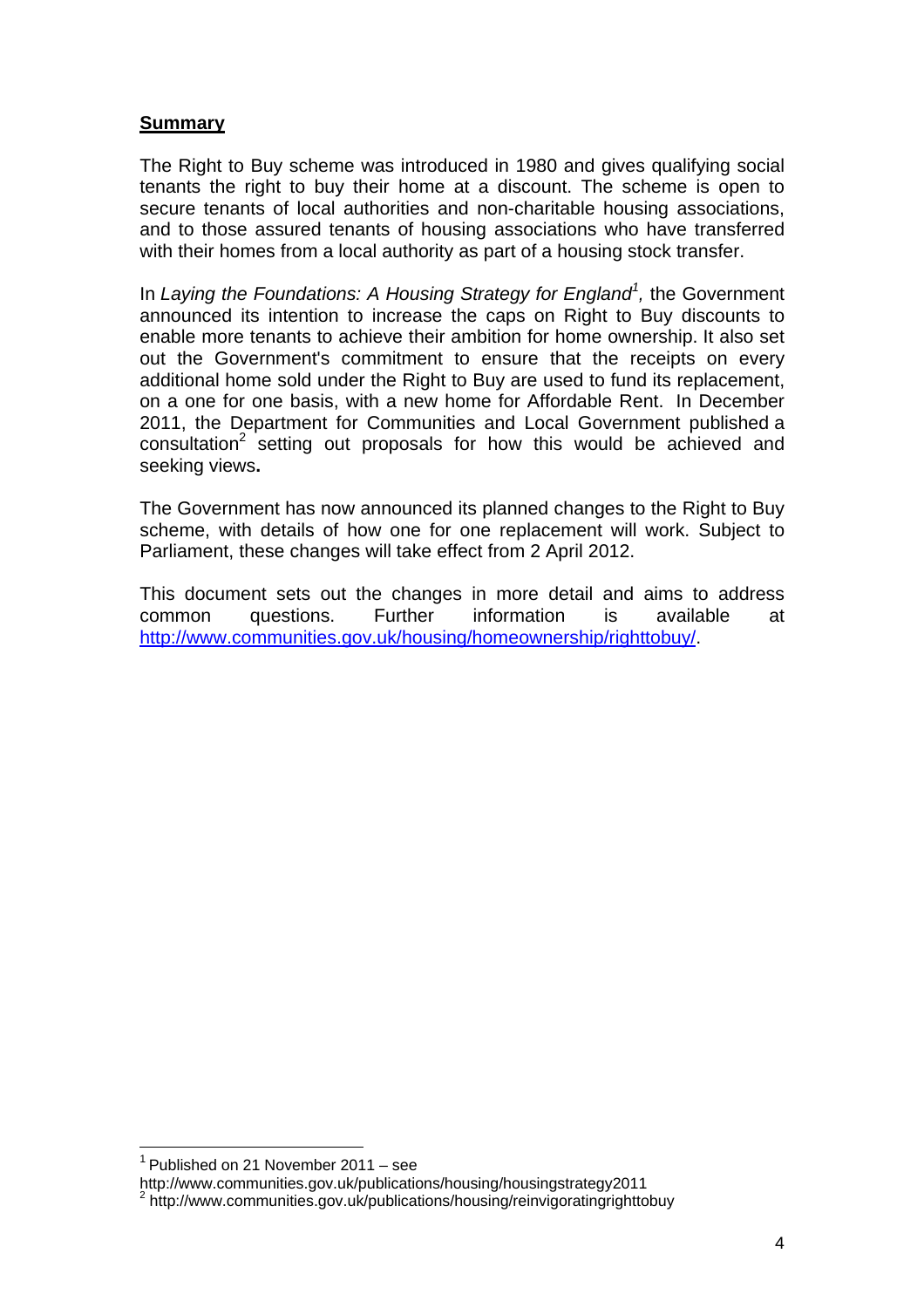#### **Key points**

- We have **increased the discount cap to £75,000** a £25,000 increase on the cap proposed in the consultation document, allowing an even greater number of people to realise their aspiration of home ownership.
- For the first time, **every additional home sold under Right to Buy will be replaced by a new home for affordable rent**, with receipts from sales recycled towards the cost of replacement.
- Local **authorities will be able to retain the receipts for replacement housing** – provided they can sign up to an agreement with Government that they will limit the use of the net Right to Buy receipts to 30% of the cost of the replacement homes.
- **Councils will be able to deduct the necessary amount to cover the debt** from the receipt but will not be required to use this part of the receipt to repay loans.
- For the first time, **councils will be able to deduct a certain amount from the receipt for the cost of withdrawn applications**. We have increased that amount in response to evidence provided in the consultation, from 25% to 50%. Authorities will now be able to retain £2,850 in London and £1,300 in the rest of England to cover the costs of administration.
- We have decided to **retain the Buy Back provision**, following representation from councils. **Local authorities will be allowed to fund up to 50% of the cost of re-purchasing a former council home, up to a**  maximum of 6.5%<sup>3</sup> of any additional net receipts (i.e. receipts available to support one-for-one replacement).
- In response to consultation, we have decided to: **retain and extend the 'cost floor', from 10 years to 15 years**; and continue to **allow councils to apply for exemption from pooling arrangements** (and therefore onefor-one replacement) for Right to Buy receipts from new social homes built after 2008. Without these changes, we recognise there could be a financial disincentive for local authorities to provide new affordable rented homes in future.

<sup>&</sup>lt;sup>3</sup> 6.5% is around the average level of Right to Buy receipts retained by local authorities for Buy Back over the last three years.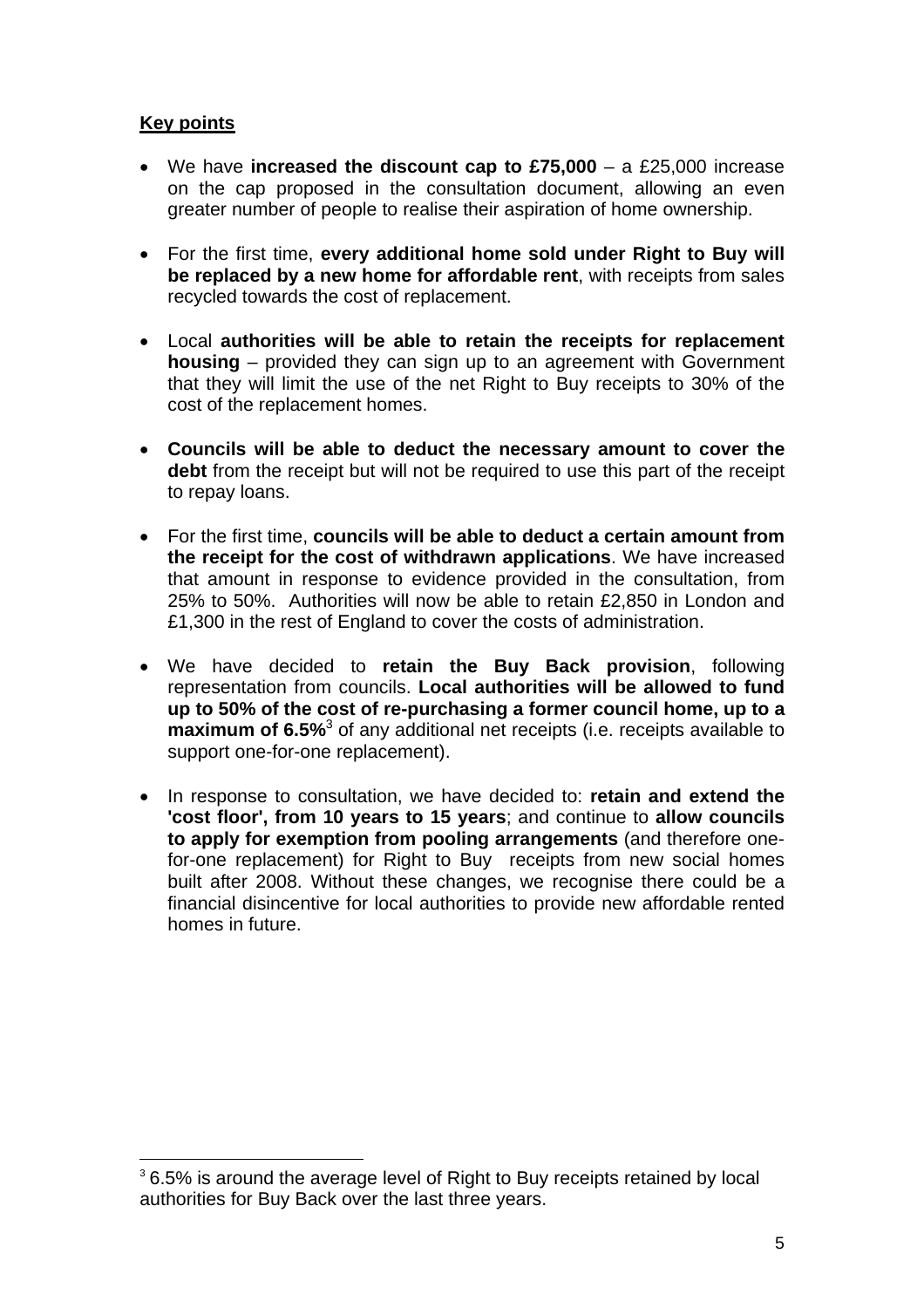## **Key Changes**

| <b>Policy</b>                          | <b>Current Policy</b>                                                              | From 2 April 2012                                                                          |  |
|----------------------------------------|------------------------------------------------------------------------------------|--------------------------------------------------------------------------------------------|--|
| <b>Discount Rates</b>                  | Current discount rates are:                                                        | We will increase the discount cap to                                                       |  |
| & Cap                                  | houses: 35% of<br>the<br>for<br>$\bullet$                                          | £75,000 across England.                                                                    |  |
|                                        | property's value plus 1% for                                                       |                                                                                            |  |
|                                        | each year<br>beyond<br>the                                                         | Discount rates will not change and                                                         |  |
|                                        | qualifying period up to a                                                          | tenants will still need to have been                                                       |  |
|                                        | maximum of 60%;                                                                    | public sector tenants for 5 years.                                                         |  |
|                                        | for flats: 50% plus 2% for<br>$\bullet$                                            |                                                                                            |  |
|                                        | each<br>year<br>beyond<br>the                                                      |                                                                                            |  |
|                                        | qualifying period up to a<br>maximum of 70%.                                       |                                                                                            |  |
|                                        |                                                                                    |                                                                                            |  |
|                                        | Tenants must have been public                                                      |                                                                                            |  |
|                                        | sector tenants for 5 years before                                                  |                                                                                            |  |
|                                        | they qualify for the Right to Buy                                                  |                                                                                            |  |
|                                        |                                                                                    |                                                                                            |  |
|                                        | In practice, most Right to Buy                                                     |                                                                                            |  |
|                                        | discounts are limited by caps.                                                     |                                                                                            |  |
|                                        | These currently range from                                                         |                                                                                            |  |
|                                        | £16,000 in most parts of London                                                    |                                                                                            |  |
|                                        | to £38,000 in parts of the South                                                   |                                                                                            |  |
|                                        | East (full details at Annex A).                                                    |                                                                                            |  |
| Use of Right to<br><b>Buy Receipts</b> | deductions<br>Subject to<br>the<br>mentioned below, 75% of the                     | After calculating transaction costs and<br>compensating authorities for loss of            |  |
|                                        | receipts are paid to HM Treasury                                                   | income above what has been covered                                                         |  |
|                                        | ("the poolable amount") and the                                                    | in the self-financing settlement, HM                                                       |  |
|                                        | remaining 25% are retained by                                                      | Treasury and local authorities will                                                        |  |
|                                        | local authorities.                                                                 | receive the amounts they would have                                                        |  |
|                                        |                                                                                    | expected to receive, had the policy on                                                     |  |
|                                        |                                                                                    | Right to Buy remained unchanged. (See                                                      |  |
|                                        |                                                                                    | Annex<br>Ωf                                                                                |  |
|                                        |                                                                                    | http://www.communities.gov.uk/docume                                                       |  |
|                                        |                                                                                    | nts/housing/pdf/2053578.pdf)                                                               |  |
| <b>Administration</b>                  | For the purposes of calculating                                                    | We will introduce flat rate allowances for                                                 |  |
| <b>Costs</b>                           | poolable<br>amount,<br>local<br>the                                                | London and the rest of England, set with                                                   |  |
|                                        | authorities<br>deduct<br>the<br>may<br>transaction<br><b>of</b><br>actual<br>costs | regard to the 40 <sup>th</sup> percentile of costs<br>achieved by councils over the last 3 |  |
|                                        | successful sales from Right to                                                     | years, and $-$ for the first time - with a                                                 |  |
|                                        | Buy receipts, but there is no                                                      | 50% uplift for withdrawn applications. In                                                  |  |
|                                        | allowance for costs relating to                                                    | consultation,<br>our<br>we<br>proposed                                                     |  |
|                                        | Right to Buy applications which                                                    | allowances of £2,360 for London and                                                        |  |
|                                        | do not result in a sale.                                                           | £1,070 for the rest of England. In light of                                                |  |
|                                        |                                                                                    | consultation<br>responses,<br>we<br>have                                                   |  |
|                                        |                                                                                    | decided that allowances will be fixed at                                                   |  |
|                                        |                                                                                    | £2,850 for London and £1,300 for the                                                       |  |
|                                        |                                                                                    | rest of England.                                                                           |  |
|                                        |                                                                                    |                                                                                            |  |
| <b>Preserved</b>                       | Housing Associations<br>As<br>are                                                  | We propose a number of <b>measures to</b>                                                  |  |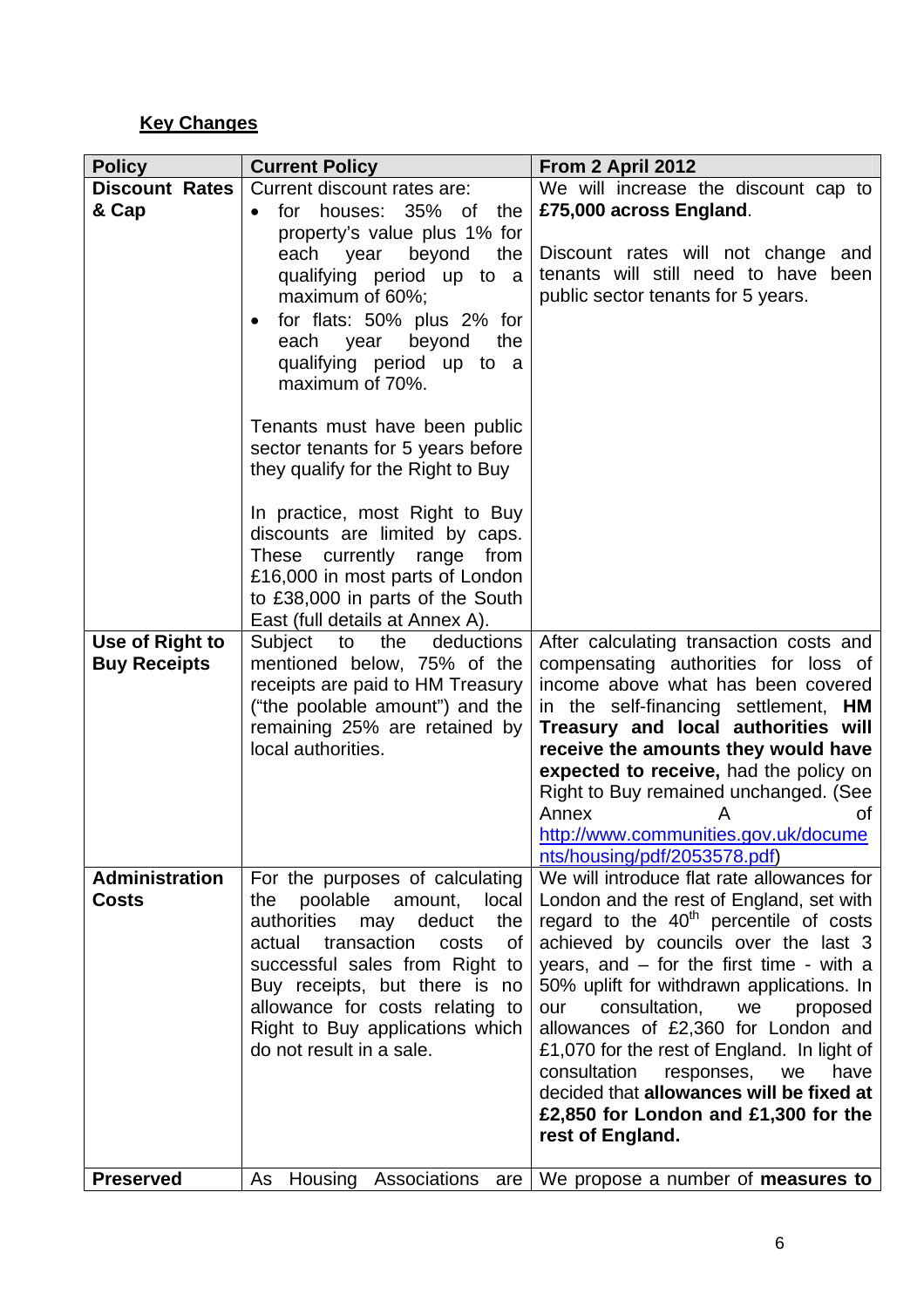| <b>Policy</b>       | <b>Current Policy</b>                                                                                                                                                                                                                                                                                                                             | From 2 April 2012                                                                                                                                                                                                                                                                                                                                                                                                                                                                                                                                                                                                                                                                 |
|---------------------|---------------------------------------------------------------------------------------------------------------------------------------------------------------------------------------------------------------------------------------------------------------------------------------------------------------------------------------------------|-----------------------------------------------------------------------------------------------------------------------------------------------------------------------------------------------------------------------------------------------------------------------------------------------------------------------------------------------------------------------------------------------------------------------------------------------------------------------------------------------------------------------------------------------------------------------------------------------------------------------------------------------------------------------------------|
| <b>Right to Buy</b> | independent organisations, we<br>do not intend to mandate what<br>they do with any receipts from<br>Preserved Right to Buy sales -<br>but our assumption is that<br>receipts will be recycled into new<br>affordable<br>homes<br>other<br>or<br>public<br>with<br>programmes<br>benefits.                                                         | incentivise Housing Associations to<br>reinvest receipts:<br>For providers who are not developing<br>under the main Affordable Homes<br>Homes<br>the<br>and<br>Programme,<br>Communities Agency will offer to<br>broker working with an investment<br>partnership.<br>Associations<br>recycling their<br>own<br>receipts into new affordable housing<br>will be prioritised when we consider<br>any bids for Right to Buy receipts<br>which have been returned to the<br>centre.<br>We will<br>also consider bids for<br>additional freedoms and flexibilities<br>for Housing Associations, where this<br>would<br>help ensure funds were<br>recycled into new affordable housing |
| <b>Buy Back</b>     | Councils may Buy Back former<br>council<br>properties and claim<br>around 50% of the costs from<br>their total Right to Buy receipts.                                                                                                                                                                                                             | We will retain the Buy Back facility,<br>allowing councils to claim up to 50%<br>of the value of each property bought-<br>up to a total of 6.5% of the value of<br>net Right to Buy receipts (after<br>administration costs, debt and assumed<br>income). 6.5% is around the average<br>level of Right to Buy receipts retained by<br>local authorities for Buy Back over the<br>last three years                                                                                                                                                                                                                                                                                 |
| <b>Cost Floor</b>   | Section 131 of the Housing Act<br>1985 (the cost floor) limits the<br>Right to Buy discount to ensure<br>that the purchase price of the<br>property does not fall below<br>what<br>has<br>been<br>spent<br>on<br>building, buying, repairing<br>or<br>maintaining it over a certain<br>time<br>period<br>$\circ$ of<br>(relevant<br>expenditure). | We will increase the period of time the<br>cost floor covers from 10 to 15 years<br>for new homes subject to Right to Buy,<br>bringing rules for councils into line with<br>those for Housing Associations and<br>protecting initial investment in<br>the<br>housing. We will also retain the option<br>for<br>councils<br>to<br>apply<br>for<br>an<br>exemption from pooling receipts for<br>new homes built in future.                                                                                                                                                                                                                                                          |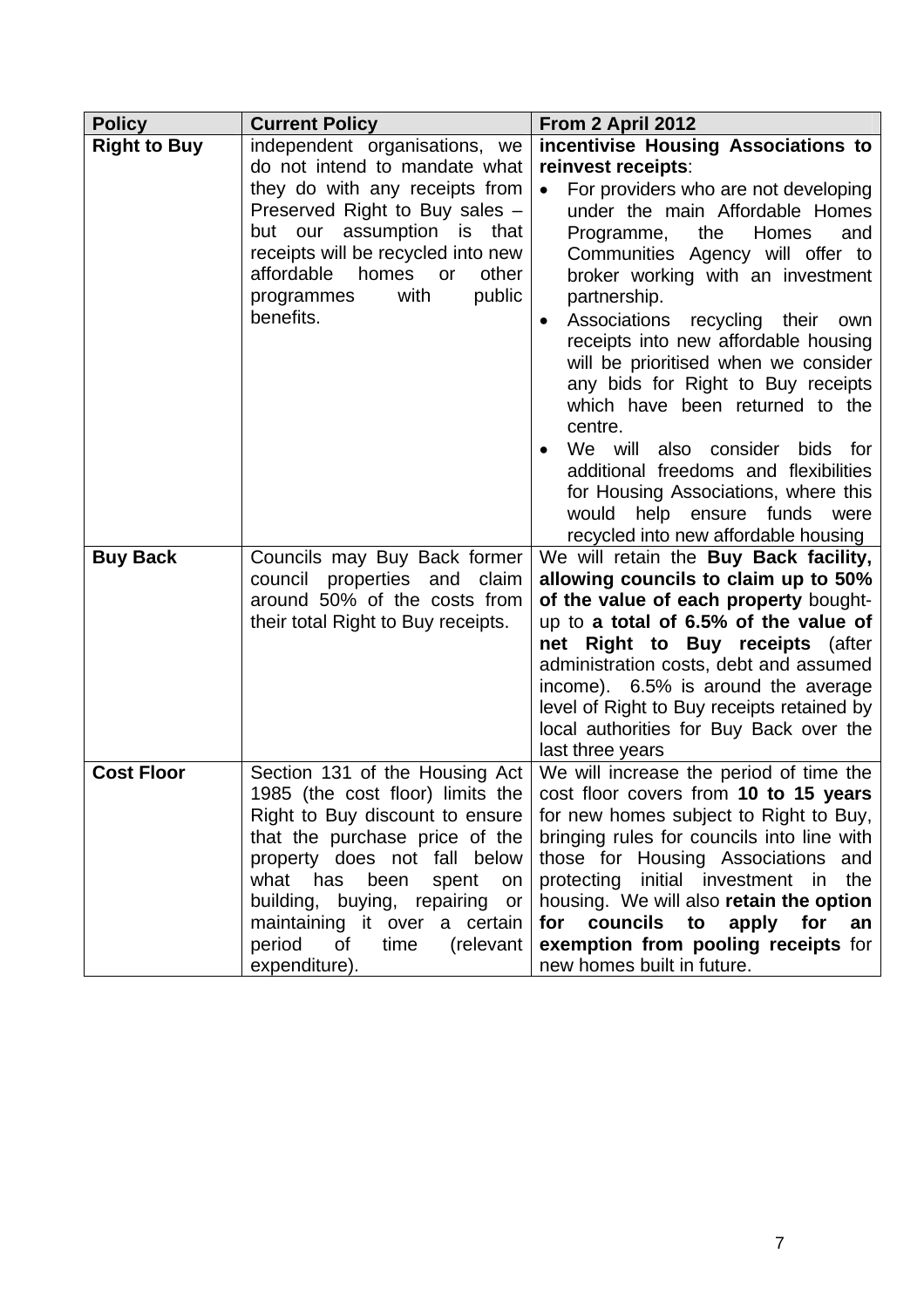#### **Questions and Answers**

#### *What is the new discount?*

The discount cap will be raised to £75,000 - quadrupling the discount across London and tripling it in much of the rest of the country. This will allow a greater number of social tenants to exercise their Right to Buy and meet their home ownership aspirations, support social mobility and help create and sustain mixed communities.

#### *Why have the discount rates not changed in percentage terms, or regionally?*

The simplest and most immediate way of improving the Right to Buy offer is to raise the cap. While there is an argument for introducing a disparate approach across the country, we want to communicate a clear message to tenants of what is being offered. In practice, most tenants will still be limited by the discount rates according to their length of tenure.

#### *Have the criteria for who can qualify for Right to Buy changed?*

No. To qualify for Right to Buy or Preserved Right to Buy, tenants must have spent five years as public sector tenants.

#### *How will one for one replacement be delivered?*

Local authorities will be able to retain the receipts for replacement housing – provided they can sign up to an agreement with Government that they will limit the use of the net Right to Buy receipts to 30% of the cost of the replacement homes. The way this will work is explained in a bit more detail below.

After discussion with local government, the Government has decided that receipts from Right to Buy sales will in future be applied as follows:

- the council may deduct certain costs, namely: an amount to cover the housing debt supportable from the income on the additional Right to Buy sales; transaction and administration costs; and an amount which reflects the income the council might reasonably have expected from Right to Buy sales prior to the new scheme;
- The council must also pay the Government an amount which reflects the income which the Treasury expected from Right to Buy sales prior to the new scheme;
- Once these costs are deducted, the remaining receipts (the 'net receipts') are available to fund (and must be applied to) replacement affordable rented homes.

The Government expects that, if it were to retain the net receipts from Right to Buy sales, it would be able to provide – at a national level - one-for-one replacement affordable rented homes, while restricting the contribution made from the net Right to Buy receipts to 30% of the cost of the replacement homes. Where a local authority is satisfied that it can match this rate (in other words, apply the remaining receipt to new affordable rented housing, while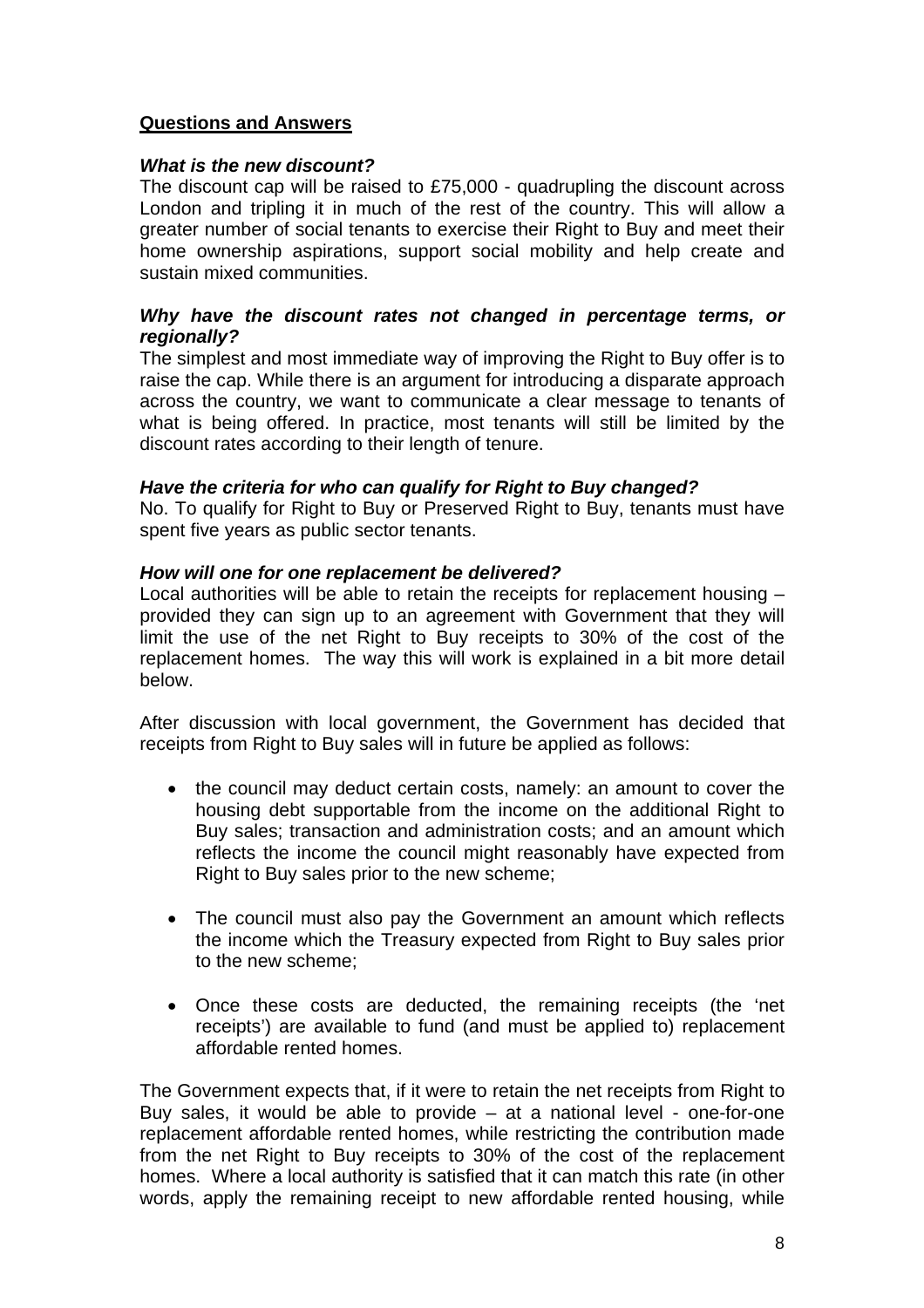restricting the contribution made from the net Right to Buy receipts to 30% of the cost of the replacement homes), the Government will be prepared to enter into an Agreement that the authority may retain the remaining receipts. We will publish further details of the way in which this will operate shortly. Where authorities do not wish to enter into such an Agreement, the remaining receipt will be returned to the Department for Communities and Local Government, and re-distributed for new affordable rented housing by the Homes and Communities Agency (or, in London, the Greater London Authority).

#### *Why has the 'local model with agreement' been adopted, rather than the national or purely local?*

As the consultation paper made clear, the Government is seeking a solution that supports the localist agenda while achieving one-for-one replacement (for England as a whole) and ensuring value for money. Against these criteria, Ministers have concluded that the best option is a version of the 'Local Model with Agreement'. Of the other models: the 'Local' and 'Local with Direction' models do not give sufficient assurance of one-for-one replacement for England as a whole; and the 'National' model does not support the localist agenda.

#### *How can you replace the additional homes sold on a one-for-one basis? Surely, the remaining receipt won't be large enough to cover the cost of a new home?*

Drawing on evidence from the 2011-2015 Affordable Homes Programme - for which most agreements have now been signed - we are clear that that it should be possible to fund new homes let at Affordable Rent levels, with no more than 30% of the cost of the new homes needing to come from the Right to Buy receipt. As in the Affordable Homes Programme, the remainder of the cost will come from borrowing against the net rental income stream from the new property, and cross-subsidy from the landlord's own resources, including (in some cases) land.

So, for instance, for a new home costing £140,000 to build, the Right to Buy receipt would contribute up to £42,000. The Right to Buy receipt would not need to cover the full cost of the new home, just as Government grant only provides a minority of the funding for Affordable Rent in the Affordable Homes Programme. (A worked example is included at annex B.)

The only way in which the funding for Right to Buy replacement differs from the main 'Affordable Rent' model is that cross-subsidy from converting re-lets of existing social rented homes to Affordable Rent will not be permitted. The 30% maximum contribution takes this into account (in the Affordable Homes Programme, Government grant only contributes around 20% of the cost of the new homes).

#### *In our area, the remaining receipt will not be sufficient to fund one-forone replacement. Must a council commit to delivering one-for-one replacement, to be allowed to retain the remaining receipt?*

No. As we set out in our consultation paper, our aim is to deliver one-for-one replacement nationally. We recognise that the remaining receipt will not be large enough to fund one-for-one replacement in some areas, and we are not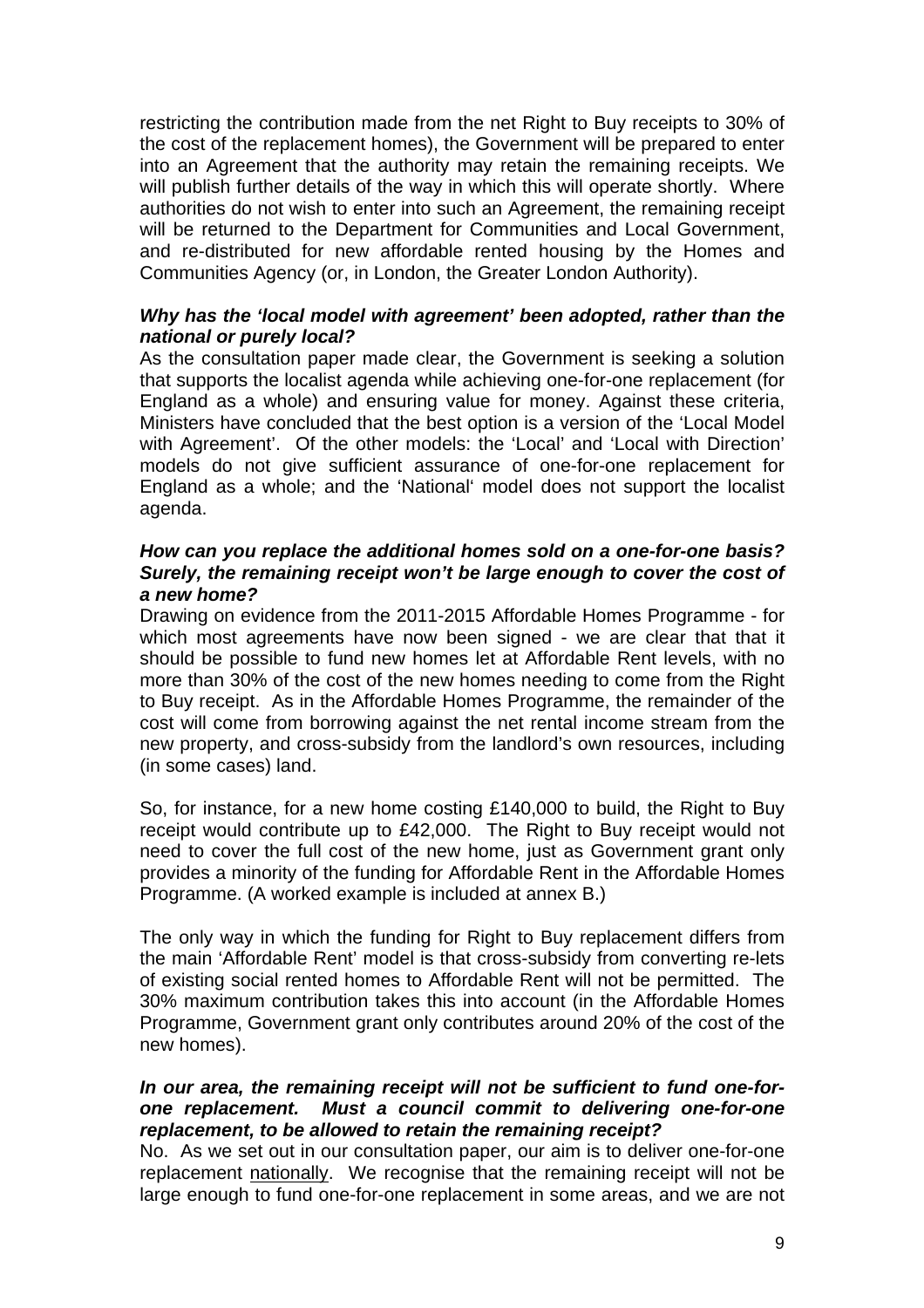requiring councils to do so. If a council wishes to retain the remaining receipt, all it must do is spend that receipt on new affordable rented homes, making sure that no more than 30% of the cost of the new homes comes from the Right to Buy receipt. It can provide the new homes itself, or contract with another social housing provider.

### *Will councils be required to pay down the debt related to the sold property?*

No.

#### *What do these changes mean for rural areas?*

The Government proposes to retain the current restrictions on the resale of homes sold under the Right to Buy in rural areas. We understand concerns about the ability to replace homes sold under the Right to Buy in rural areas but the Government's decision to allow receipts to fund up to 30% of replacement costs will reflect any increased costs in the development of new affordable homes in rural areas.

#### *What about the impact on housing in National Parks?*

The Government is not minded to add National Parks to the list of exemptions of Right to Buy, which would require changes to primary legislation. However, we welcome additional evidence of any impacts that the changes to Right to Buy have on affordable housing levels in National Parks.

#### *What is being done to communicate the changes?*

The Government is producing a set of materials to support local authorities in communicating the changes. This includes a template letter which local authorities can personalise and a new "summary guide" to the Right to Buy for prospective purchasers.

#### *What is being done to prepare the financial sector for an increased uptake in Right to Buy applications?*

We are in dialogue with lenders and the Financial Services Authority to ensure that appropriate advice and information on mortgage products is available for prospective purchasers. We have issued a fact sheet to help ensure lenders are ready for implementation in April. This is available at http://www.communities.gov.uk/housing/homeownership/righttobuy/. The Government is also working closely with the Money Advice Service, independent financial advisors and lenders to ensure that potential Right to Buy purchasers can access independent financial advice on their options.

#### What will you do to prevent the system being abused or people being *given the wrong advice?*

The Government does not intend to make any legislative changes to the Right to Buy to require financial checks or limit purchase with family members at this time but, as set out in the consultation document, we plan to keep the potential for any abuses under continual review.

#### *What about transitional arrangements?*

Where a tenant has already applied for the Right to Buy, but hasn't yet bought their home, they will automatically receive the increased discount. This means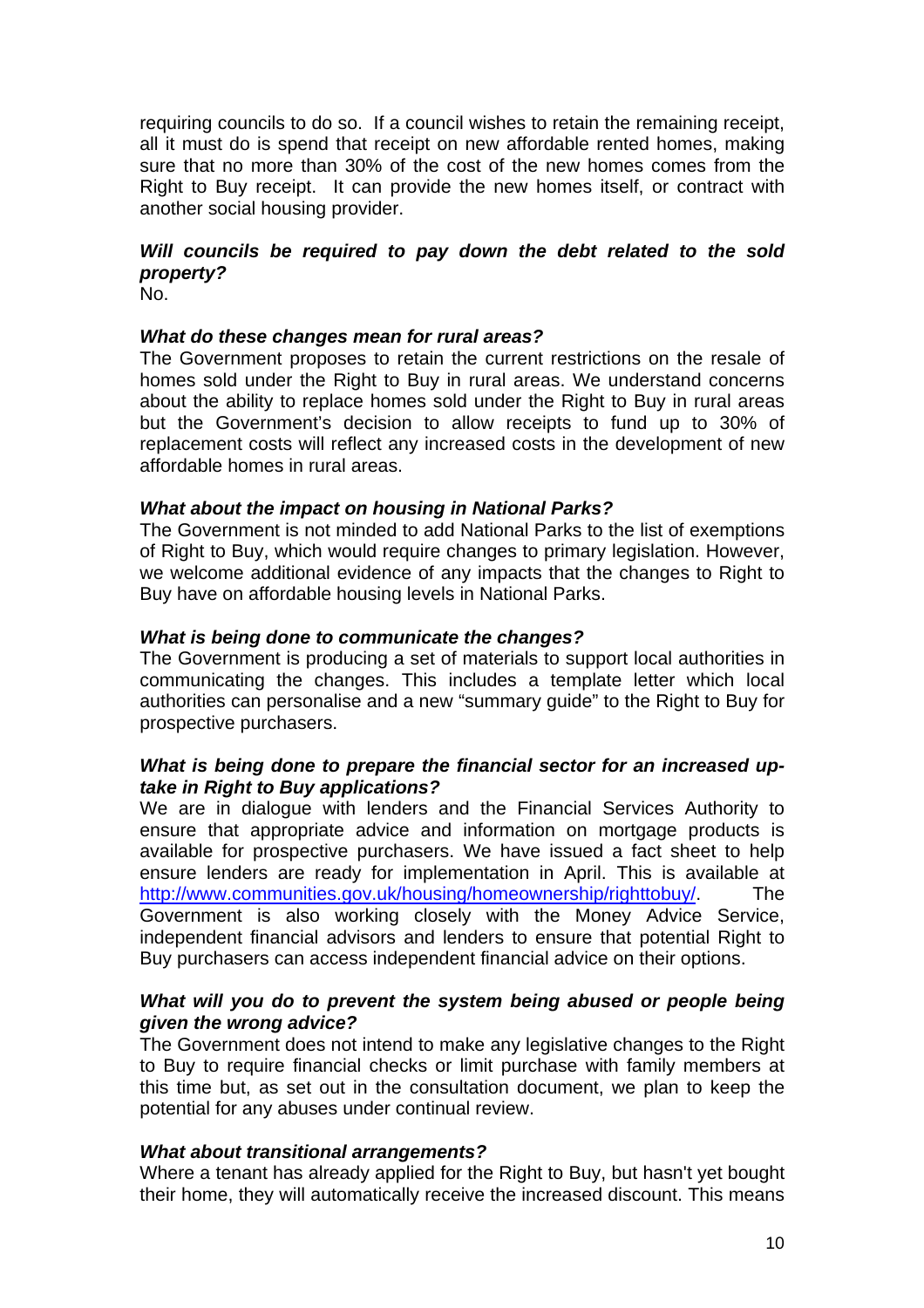they will be able to take up the higher discount without making a new application to their landlord. And it will minimise additional administration for landlords.

#### *Where can tenants get more information?*

Tenants looking to exercise the Right to Buy can find useful information on the Directgov website<sup>4</sup>.

http://www.direct.gov.uk/en/HomeAndCommunity/BuyingAndSellingYourHome/HomeBuyingS chemes/DG\_4001398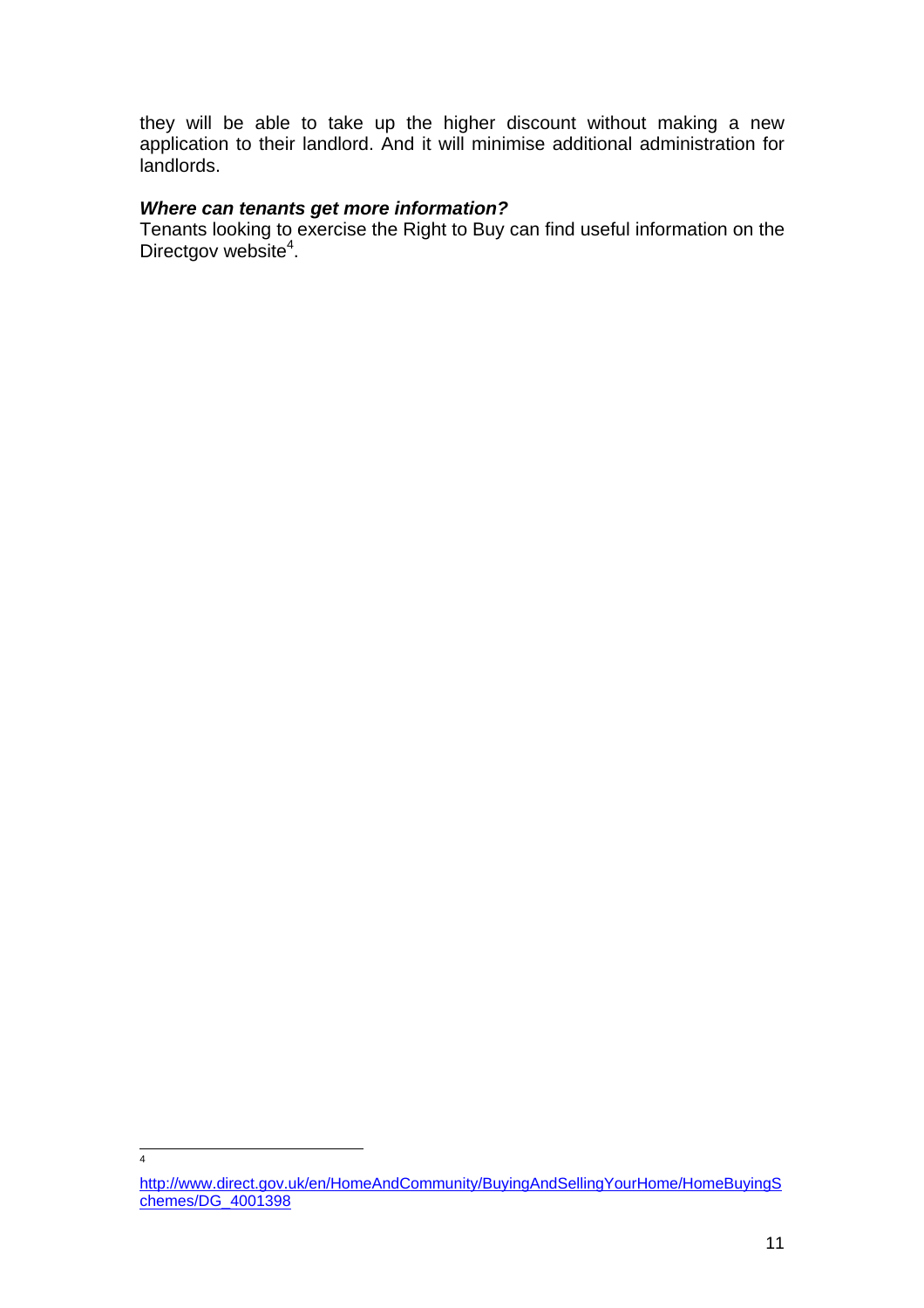### **Maximum Discount Limits under the current Right to Buy scheme**

| Area                                              | <b>Discount Limit</b>                                                                                                                                                                                                                                |  |  |
|---------------------------------------------------|------------------------------------------------------------------------------------------------------------------------------------------------------------------------------------------------------------------------------------------------------|--|--|
| South East                                        | £38,000<br>(unless home is in the local authority<br>areas of Chiltern, Epsom & Ewell, Hart,<br>Oxford, Reading, Reigate & Banstead,<br>Tonbridge & Malling, Vale of the White<br>Horse and West Berkshire where the<br>maximum discount is £16,000) |  |  |
| Eastern                                           | £34,000<br>(unless home is in Watford where the<br>maximum discount is £16,000)                                                                                                                                                                      |  |  |
| South West                                        | £30,000                                                                                                                                                                                                                                              |  |  |
| North West, West Midlands                         | £26,000                                                                                                                                                                                                                                              |  |  |
| Yorkshire and the Humber, East<br><b>Midlands</b> | £24,000                                                                                                                                                                                                                                              |  |  |
| <b>North East</b>                                 | £22,000                                                                                                                                                                                                                                              |  |  |
| London                                            | £16,000<br>(unless home is in Barking<br>and<br>Dagenham or Havering where<br>the<br>maximum discount is £38,000)                                                                                                                                    |  |  |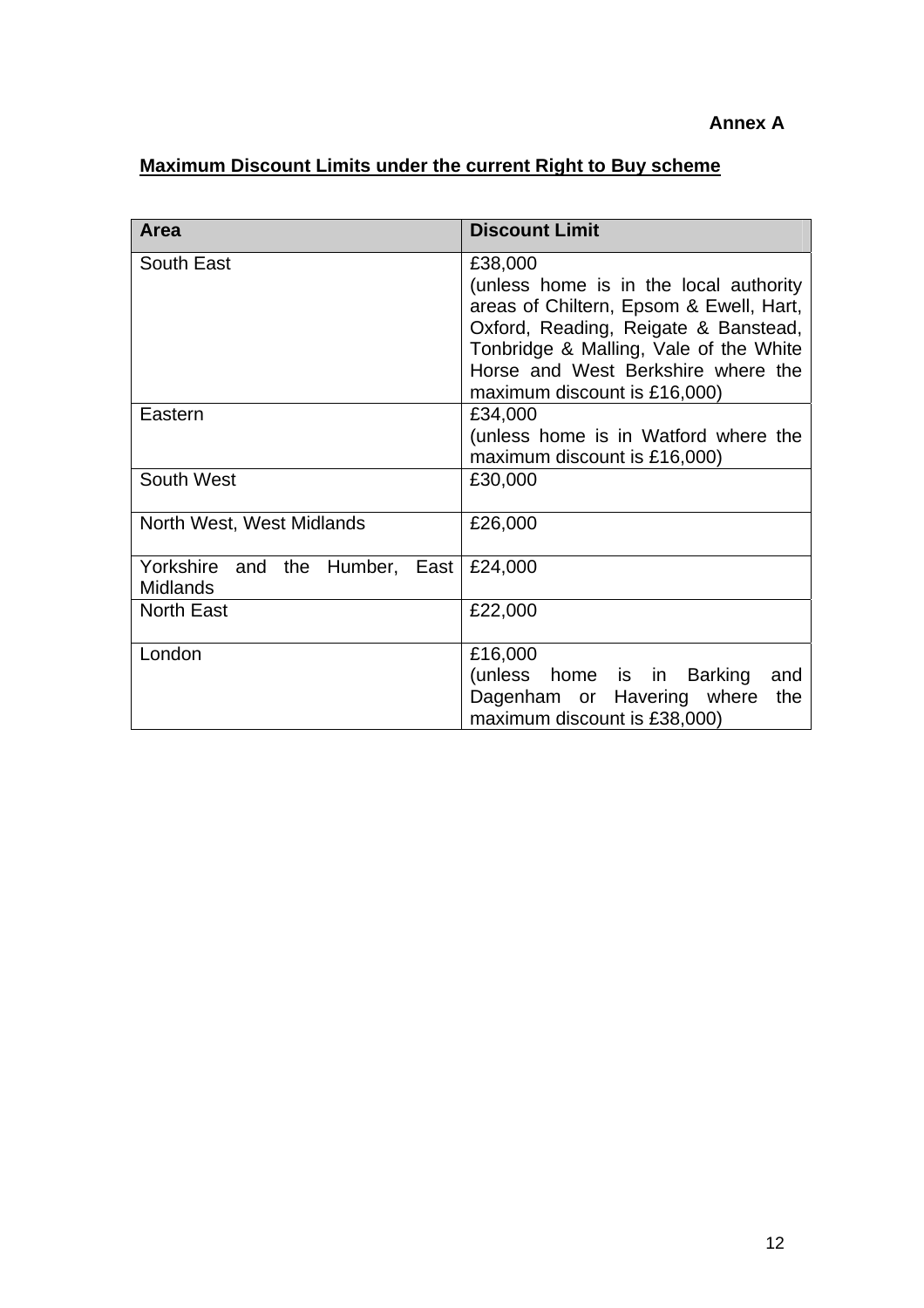#### **Worked example on one-for-one replacement**

*Nb. This is for illustrative purposes only – actual figures will vary within each locality. The example assumes each home sold supports the same level of debt and produces the same receipt.* 

#### **Assumptions:**

| Projected sales in Housing Revenue Account settlement | 10 homes         |
|-------------------------------------------------------|------------------|
| Local Authority assumed income                        | £165,000         |
| Government assumed income                             | £420,000         |
| Assumed debt under self-financing                     | £170,000         |
| Attributable debt on each home sold                   | £17,000 per home |
| <b>Transaction costs allowance</b>                    | £1,300 per sale* |
| Receipt per home sold under new discounts             | £50,000          |
|                                                       |                  |

\*£2,850 in London

25 homes sold under new discount, equivalent to 15 additional sales

**Receipts**: 25 x £50,000 = £1,250,000

**LESS** 

| <b>Costs:</b> Attributable debt on 25 units: | $25 \times £17,000 =$ | £425,000 |
|----------------------------------------------|-----------------------|----------|
| Less assumed debt                            |                       | £170,000 |
|                                              |                       | £255,000 |
| Transaction costs:                           | $25 \times £1,300 =$  | £32,500  |
|                                              |                       | £287,500 |
|                                              |                       |          |

#### **NET RECEIPTS**